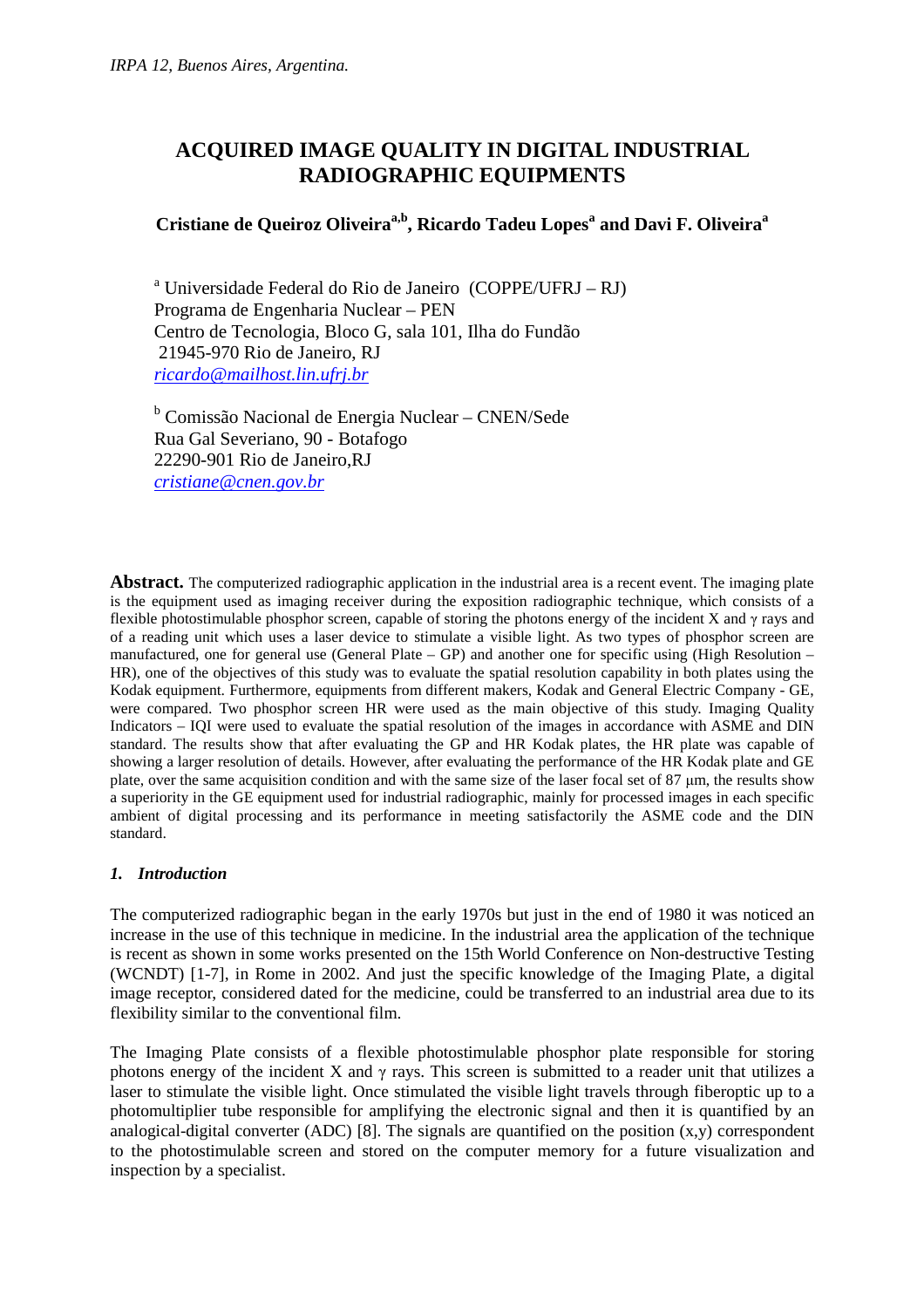#### *IRPA 12, Buenos Aires, Argentina.*

The acquired image system describes the process in which an image originated from an analogical detection system is converted in a digital image. This system is divided in two stages: the image formation and digitalization. The success of these stages depends on a radiographic technique for the exposition of the target study and of the image receptor system. It is important to emphasize that once the exposition technique had been defined for a such target study, the image receptor employed in this work, the imaging plate becomes the main responsible for the image quality. Therefore, two specific factors of the equipments are considered to have direct influence on the image, the size of the focal point of the laser, for image reading and digitalization, and the phosphor plate where the image is initially formed.

The focal point is fixed in each equipment and the manufacturers use standard sizes with 100  $\mu$ m and 50 µm, whereas the phosphor plate has specific features according to its manufacturer. Two types of phosphor plates are manufactured on the Imaging Plates equipments, one for general use (General Plate – GP) and another one for specific use (High Resolution – HR). The HR plates are capable of producing images with superior quality to the GP ones. The main factors that contribute to this difference are the composition and the thickness of the phosphor plates. The GP plate has a phosphor layer with a thickness of 300 µm, whereas the HR plate has a layer with a thickness of 150 µm.

To verify and prove the radiographic sensibility of the films used in the industrial radiography, it is employed image quality indicators – IQI defined by DIN EM 462 [9] standard or on the American Society of Mechanical Engineers – ASME code [10], always in conformity with the thickness of the metal sample, showing a solder with or without reinforcement and in conformity with the localization of the IQI during the exposure radiographic technique.

The radiographic sensibility of a film is verified through the IQI image defined and inserted in the image of the metal sample. Moreover, it is established a wire essential which is in fact a wire whose diameter indicates that the image shows a limited minimum quality of spatial resolution and therefore it is ready to the visualization and assessment. The wire essential is established in function of the thickness of the examined wall, type of material and type of solder. It is admitted that the wire essential is considered well visible when 10 mm long is visualized in the interest area of the radiography that can be on the solder or joint.

## **2.** *Materials and Methods*

Digital images were obtained using an X-ray equipment of the Laboratório de Instrumentação Nuclear – LIN/COPPE as a radiation source. Four (04) standard metal samples were used as target study and Imaging Plates equipments of the ACR-2000i Kodak Industrex [11] and GE [12], as images receptors.

It was selected the wire Image Quality Indicators – IQI more adequate to the metal samples and that are commonly used in the conventional industrial radiography to evaluate the image quality formed in the radiographic films. According to ASME the IQI selected is indicated to heavy materials of group 1, which are carbon steels and according to the thickness of the pieces the B series is more indicated that goes from wire 6 to 11, with diameter ranging from 0.25 mm to 0.81 mm, respectively. It was also selected an IQI according to DIN standard for iron content materials that is the case of steel with a series of wires that goes from no 10 to no16 with diameter ranging from 0.40 mm to 0.10 mm (Table 1).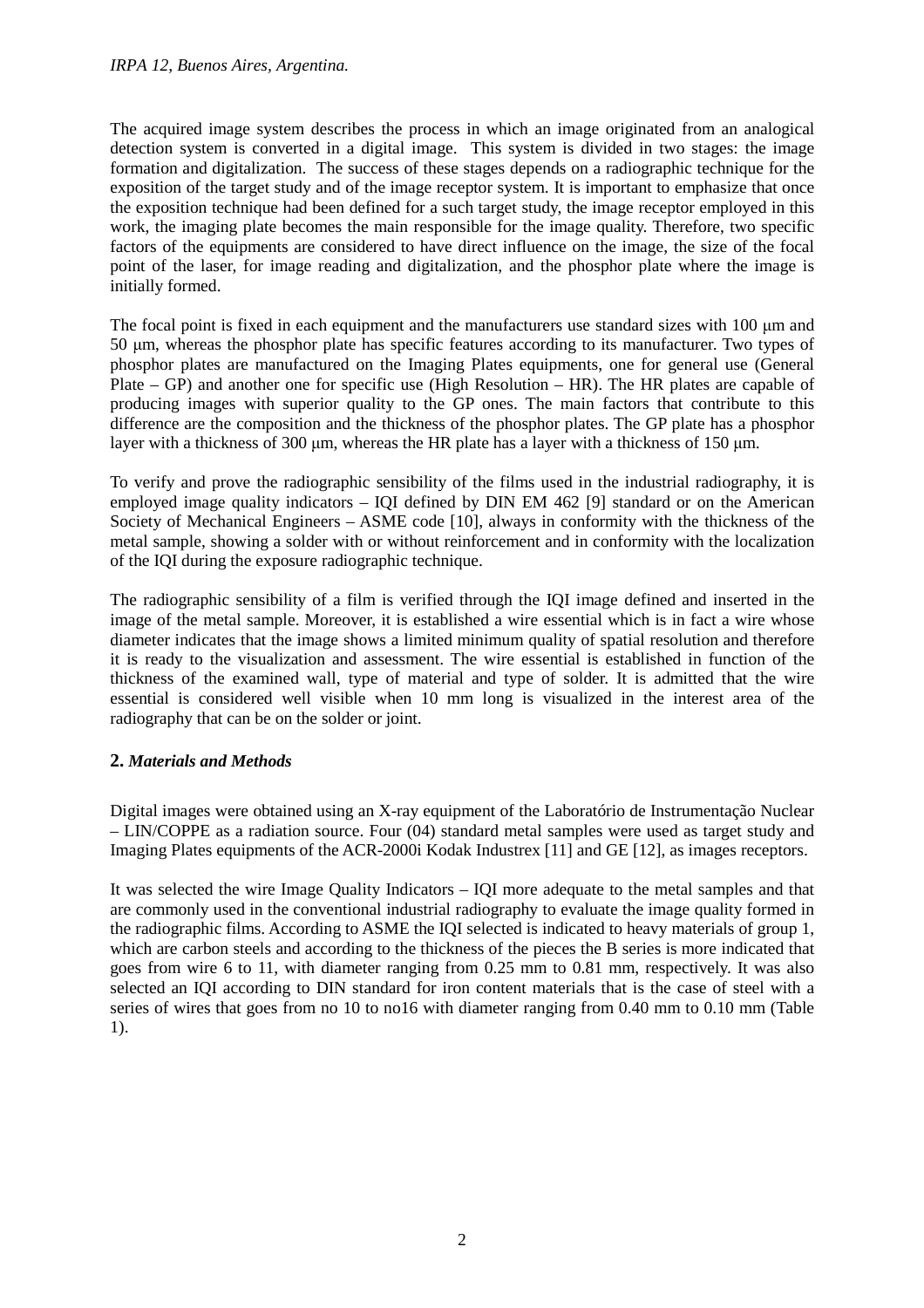| Series B ASME |            | Series 10/16 DIN |              |  |
|---------------|------------|------------------|--------------|--|
| Diameter      | N° of Wire | Diameter         | $No$ of Wire |  |
| 0,25          |            | 0,40             | 10           |  |
| 0,33          |            | 0,32             | 11           |  |
| 0,40          | 8          | 0,25             | 12           |  |
| 0,51          | 9          | 0,20             | 13           |  |
| 0,64          | 10         | 0,16             | 14           |  |
| 0,81          | 11         | 0,12             | 15           |  |
|               |            | 0,10             | 16           |  |

|  | <b>Table 1.</b> Range of IQI and Identification Number of Wires (Codes ASME and DIN). |  |  |
|--|---------------------------------------------------------------------------------------|--|--|
|  |                                                                                       |  |  |

The first acquisition stage was performed using the exposure radiographic techniques. The images were obtained with the wire IQI (ASME and DIN) selected and always positioned over the solders, in the centre of the screens, as it is recommended to the films. It was also used the double wires IQI, that range from 0.5 pl/mm to 20 pl/mm. The radiographic exposure technique was optimized for each metal sample and performed with the low resolution phosphor plate (GP) and with high resolution (HR) of the Kodak Imaging Plate.

The objective of this stage is to verify if variation between low resolution and high resolution phosphor plate are noticed in the formation of the digital images and if some plate is capable of offering a higher resolution of details for industrial radiography.

The obtained images were analysed using a Kodak Industrex Lite 1.5 program in its original state and automatically processed by software. The images in its original state use all scale of gray color given by the computer. Whereas the processed images present histograms that privilege objects with intensity within a tonal range of the grey scale possibly performed through a mapping function.

The second stage of the acquisition was performed using just the HR plate of the Imaging Plate from another manufacturer –  $GE$  – and it was kept under the same conditions of the exposure radiographic techniques.

The aim of the second stage is to verify if the variations are notable between the phosphor plates of high resolution from the two manufactures of the Imaging Plate – Kodak and GE – on the formation of the digital images and which manufacturer is capable of offering a higher resolution of details for the industrial radiography.

The images were analysed and the results were compared with the two manufacturers in function of the sensibility indicated by the IQI on the original and processed images on its specific environment of processing. The laser focal point in both equipments is of 87 µm.

The ASME code has established that a digitalization system of radiographic films has to be capable of solving a standard of 7 pl/mm for digitalized systems with a focal point with a size of 70 µm, or at least  $\overline{5}$  pl/mm for focal points greater than 70  $\mu$ m [10]. However the Imaging Plate equipments employed present a laser focal point of 87  $\mu$ m and in this work it will be establish a standard of 7 pl/mm.

The results must be analysed to verify the images acceptability to visualize the imaging report, in function of the sensibility found on the images through each IQI used, and indicate if the proposed method to evaluate the spatial resolution of the digital images is also useful for monitor evaluation used in industrial radiography.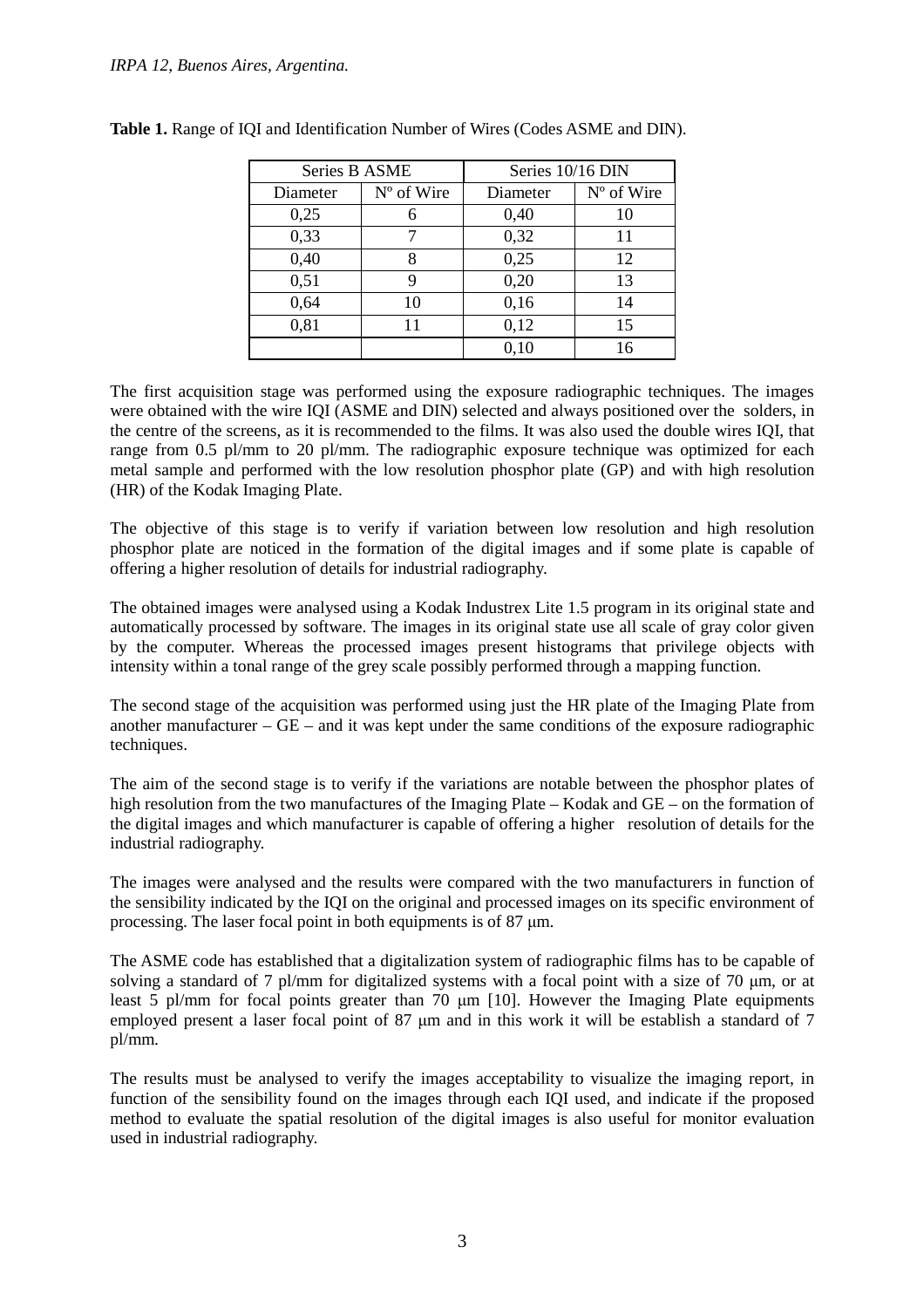## *3. Results and Discussion*

Variations were noticed on the digital image formation between phosphor plate of low and high resolution – GP and HR - Kodak, respectively. This deference of behaviour is attributed to the composition and thickness of the phosphor plates. The thinner phosphor layer with 150  $\mu$ *m* of thickness (HR) decreases the probability of scattering of red light of the laser taking around 60 seconds to be read on the reader unit, despite the HR plate needs a double exposure time required by GP plate for the image formation. On GP plate with a thickness of 300  $\mu$ *m*, offers a higher probability of scattering of red light of the laser for when it strikes on the phosphor layer, part of the light can to suffer scattering inside the layer for being thicker and needing a bigger interval of time to be read, taking around 80 seconds. When the laser light to suffer scattering the electrons trapped on the plate and the ones that load the useless information are not stimulated anymore and the information is not duly quantified.

Another factor is the size of the phosphor particles that are smaller on the HR plate – ranging from 4 *µm* to 5 *µm* , and on the GP plates they are almost the double – ranging from 8 *µm* to 10 *µm*. The smaller particles form smaller grains on the HR plate, creating lowest levels of bright and contrast on the obtained image. While the greater particles form greater grains on the GP plates, creating highest levels of bright and contrast on the obtained image.

Comparing the performance of GP and HR plates to give a greater resolution of details for the industrial radiography, the results show that the HR plate is superior to the GP plate, mainly processed images. So, the second stage was performed using just the HR plate of the GE equipment.

The results on the second stage shown in Table 2 show that the processed images presented again a greater sensibility for all samples. The distinguished wires are emphasized on the table. It is possible to notice that the HR plate – GE – was capable of offering a higher resolution of details for the industrial radiography than the HR plate – Kodak – mainly in function of IQI from ASME and DIN. However, it was not found results significantly different for double wire IQI.

| Sample        | Phosph                                                                                     |                 | <b>ASTM 1B</b> |           | DIN FE 10 |           | Double Wire |                |
|---------------|--------------------------------------------------------------------------------------------|-----------------|----------------|-----------|-----------|-----------|-------------|----------------|
|               |                                                                                            | Image           | Wire           | Wire      | Wire      | Wire      | Wire        | Wire           |
|               | or Plate                                                                                   |                 | Found          | Essential | Found     | Essential | Found       | Essential      |
| <b>RING</b>   | <b>HR</b>                                                                                  | Original        |                | 6         |           | 12        | 5           | 7              |
|               |                                                                                            | Processed       | $6*$           | 6         | $12*$     | 12        | 8*          | 7              |
|               | <b>HR</b>                                                                                  | <b>Original</b> |                | 6         |           | 12        | $7*$        | 7              |
|               |                                                                                            | Processed       | $\tau$         | 6         | $12*$     | 12        | $8*$        | 7              |
| <b>PIPE</b>   | <b>HR</b>                                                                                  | Original        |                | 5         |           | 13        | 8*          | 7              |
|               |                                                                                            | Processed       |                | 5         | $13*$     | 13        | 9*          | 7              |
|               | <b>HR</b>                                                                                  | Original        |                | 5         |           | 13        | 8*          | 7              |
|               |                                                                                            | Processed       |                | 5         | $13*$     | 13        | 8*          | 7              |
| <b>THIN</b>   |                                                                                            | Original        | $\tau$         | 6         | 11        | 12        | $9*$        | 7              |
| <b>PLATE</b>  | <b>HR</b>                                                                                  | Processed       | $6*$           | 6         | $14*$     | 12        | 8*          | 7              |
| <b>THICK</b>  |                                                                                            | Original        | 11             | 9         |           | 9         | $7*$        | 7              |
| <b>PLATE</b>  | <b>HR</b>                                                                                  | Processed       | $7*$           | 9         | $12*$     | 9         | $7*$        | $\overline{7}$ |
| <b>Where:</b> | $\blacksquare$ - indicates the IQI doesn't be used;                                        |                 |                |           |           |           |             |                |
|               | *-indicates the better results, when the found wire is equal or better the essential wire. |                 |                |           |           |           |             |                |

**Table 2.** Metal samples digital images obtained with HP plate from GE.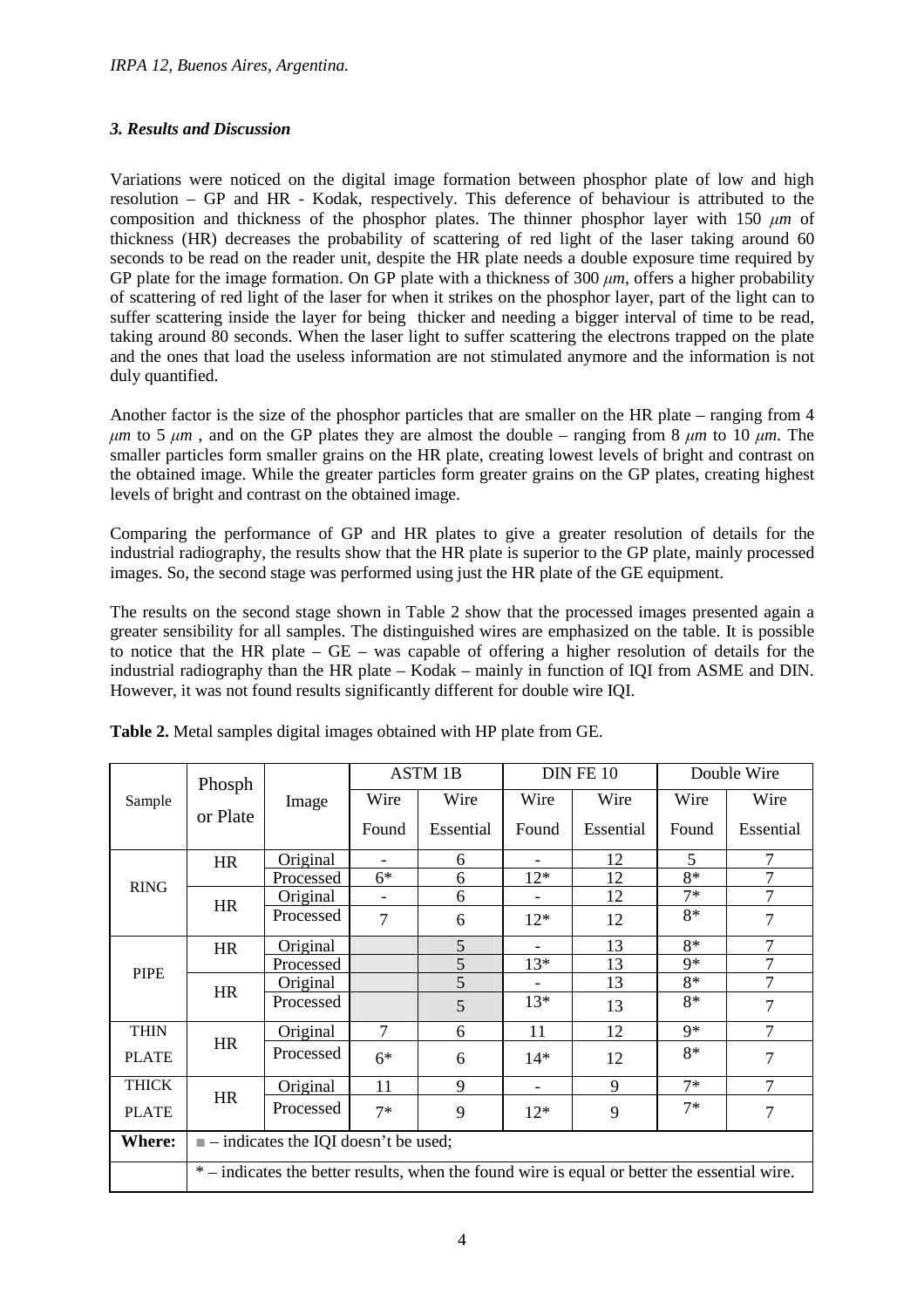On the RING images, obtained with GE equipment, it was found the essential wires, number 6 (ASTM) and number 12 (DIN), that correspond to details of 25 *µm*. While it was found details of 40 *µm* and 33 *µm*, on the obtained images using the Kodak equipment.

On the PIPE images it was found a similar result, with GE equipment, it was found details of 20  $\mu$ *m*. While it was found details of 20  $\mu$ *m* and 25  $\mu$ *m*, on the obtained images using the Kodak equipment.

On the THIN PLATE images it was found a similar result, with GE equipment, it was found details of 25  $\mu$ *m* and 16  $\mu$ *m*. While it was found details of 20  $\mu$ *m* and 25  $\mu$ *m*, on the obtained images using the Kodak equipment.

On the THICK PLATE images it was found a similar result, with GE equipment, it was found details of 33 *µm* and 25 *µm*. While it was found details of 40 *µm*, on the obtained images using the Kodak equipment.

As the model of spatial resolution test given by Society of Motion and Picture Television - SMPTE standard image is considered inadequate, as shown in recent researches (13 and 14), and the metal samples images obtained in this work present a greater number of (visible wires) referring to each IQI, and mainly a greater quantity of pl/mm on the double wire IQI in relation to what is given on the test with the SMPTE standard image, thus these images can be used as standards to evaluate too the spatial resolution of the monitors assigned to industrial radiography and it can be used as a test on the monitors quality control.

## *4. Conclusions*

More and more the workstation has been modernized using new technologies that are proposed, mainly when arise new opportunities to store important information in digital format without the necessity of controlling physical and biological agents as humidity, fungus and moth that decay and lead to the loss of these information as time goes by. That is why the industrial radiographic area has been investing in a gradual way in a environment digital for visualization. However, the efficiency of the visualization depends greatly on the stage of the image acquisition and the quality of the monitors, in which the images are visualized and problems with images acquisition could compromise the interpretation of these images due to the low spatial resolution.

To assure the capacity of offering a greater resolution of details for the industrial radiography, it was compared two Imaging Plates equipments from different manufacturers – Kodak and GE – where the images were produced with photostimulable phosphor plates of high (HR) and low (GP) resolution and then they were evaluated in function of the image quality indicators – IQI, according to ASME code and DIN standard, commonly used in the conventional industrial radiography.

The images produced by the plate with high resolution (HR) – Kodak – were capable of showing higher resolution of details in relation to the plate of general use (GP) from the same manufacturer. Although the HR plate – GE – showed results superior to the one that was reached with the HR plate – Kodak – under the same condition of acquisition and with the same size of the laser focal point that was of 87 *um*. The results show the superiority of the GE equipment in relation to the Kodak one used for industrial radiography, mainly for the processed images in each specific environment of the digital processing and its performance in meeting satisfactorily the ASME and DIN codes, for the images spatial resolution for all of samples have shown equal or superior to the one which is established by ASME or DIN codes, conferring the images acceptability to visualization to be performed by the inspector. The same was not possible with the Kodak equipment for it responded to the ASME code just in relation to the double wire IQI.

To supply a deficiency of the SMPTE standard image the test to measure the spatial resolution proposed in this work with a greater number of *pl/mm* can be used to evaluate the spatial resolution and the monitor contrast, as a test applied on the procedure of quality control of the monitor used in